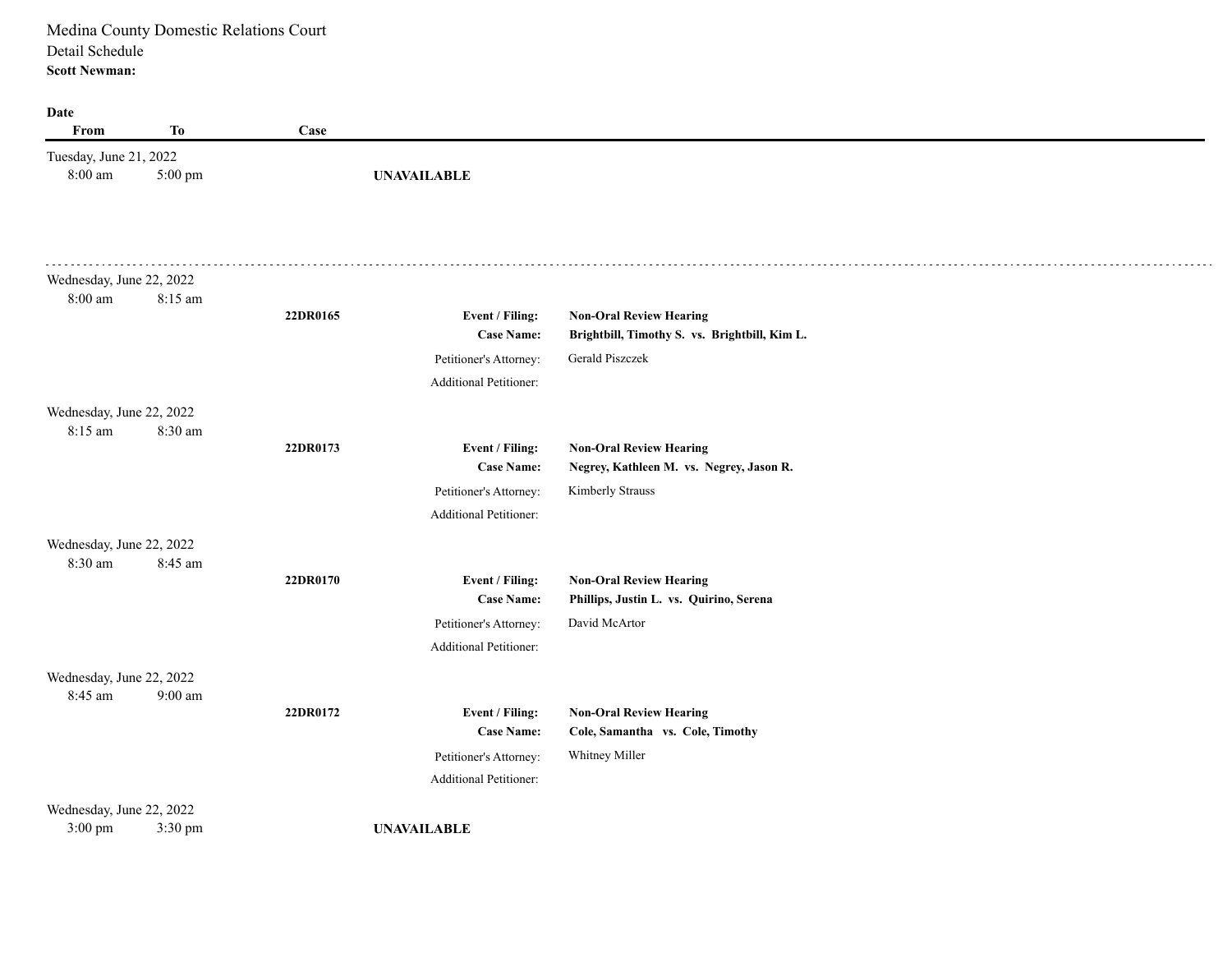| Date<br>From            | To         | Case     |                                         |                                                            |
|-------------------------|------------|----------|-----------------------------------------|------------------------------------------------------------|
| Thursday, June 23, 2022 |            |          |                                         |                                                            |
| 8:00 am                 | 8:15 am    |          |                                         |                                                            |
|                         |            | 22DR0175 | Event / Filing:                         | <b>Non-Oral Review Hearing</b>                             |
|                         |            |          | <b>Case Name:</b>                       | Bland, Bethany E. vs. Bland, William A.                    |
|                         |            |          | Petitioner's Attorney:                  | Maryann Chandler                                           |
|                         |            |          | Additional Petitioner:                  |                                                            |
| Thursday, June 23, 2022 |            |          |                                         |                                                            |
| 8:15 am                 | 8:30 am    | 22DR0176 | Event / Filing:                         | <b>Non-Oral Review Hearing</b>                             |
|                         |            |          | <b>Case Name:</b>                       | Salisbury, Deanna vs. Salisbury, Robert E.                 |
|                         |            |          | Petitioner's Attorney:                  | Kenneth Marco                                              |
|                         |            |          | <b>Additional Petitioner:</b>           |                                                            |
| Thursday, June 23, 2022 |            |          |                                         |                                                            |
| 8:30 am                 | 8:45 am    |          |                                         |                                                            |
|                         |            | 22DR0177 | Event / Filing:                         | <b>Non-Oral Review Hearing</b>                             |
|                         |            |          | <b>Case Name:</b>                       | Webber, Samantha vs. Webber, Justin                        |
|                         |            |          | Petitioner's Attorney:                  |                                                            |
|                         |            |          | <b>Additional Petitioner:</b>           |                                                            |
| Thursday, June 23, 2022 |            |          |                                         |                                                            |
| 8:45 am                 | 9:00 am    | 22DR0179 | Event / Filing:                         | <b>Non-Oral Review Hearing</b>                             |
|                         |            |          | <b>Case Name:</b>                       | Ramey, Andrea vs. Saylor, Grant                            |
|                         |            |          | Petitioner's Attorney:                  |                                                            |
|                         |            |          | Additional Petitioner:                  |                                                            |
| Thursday, June 23, 2022 |            |          |                                         |                                                            |
| 9:00 am                 | $11:00$ am |          |                                         |                                                            |
|                         |            | 09DR0451 | Event / Filing:                         | <b>Mediation</b>                                           |
|                         |            |          | <b>Case Name:</b><br>Guardian ad Litem: | Meyer, Angelia M. vs. Meyer, Phillip N.<br>Michele Sherrin |
|                         |            |          |                                         |                                                            |
|                         |            |          | Defendant's Attorney:                   | Robert DeSanto                                             |
|                         |            |          | Defendant's Attorney:                   | Brian Kellogg                                              |
|                         |            |          |                                         |                                                            |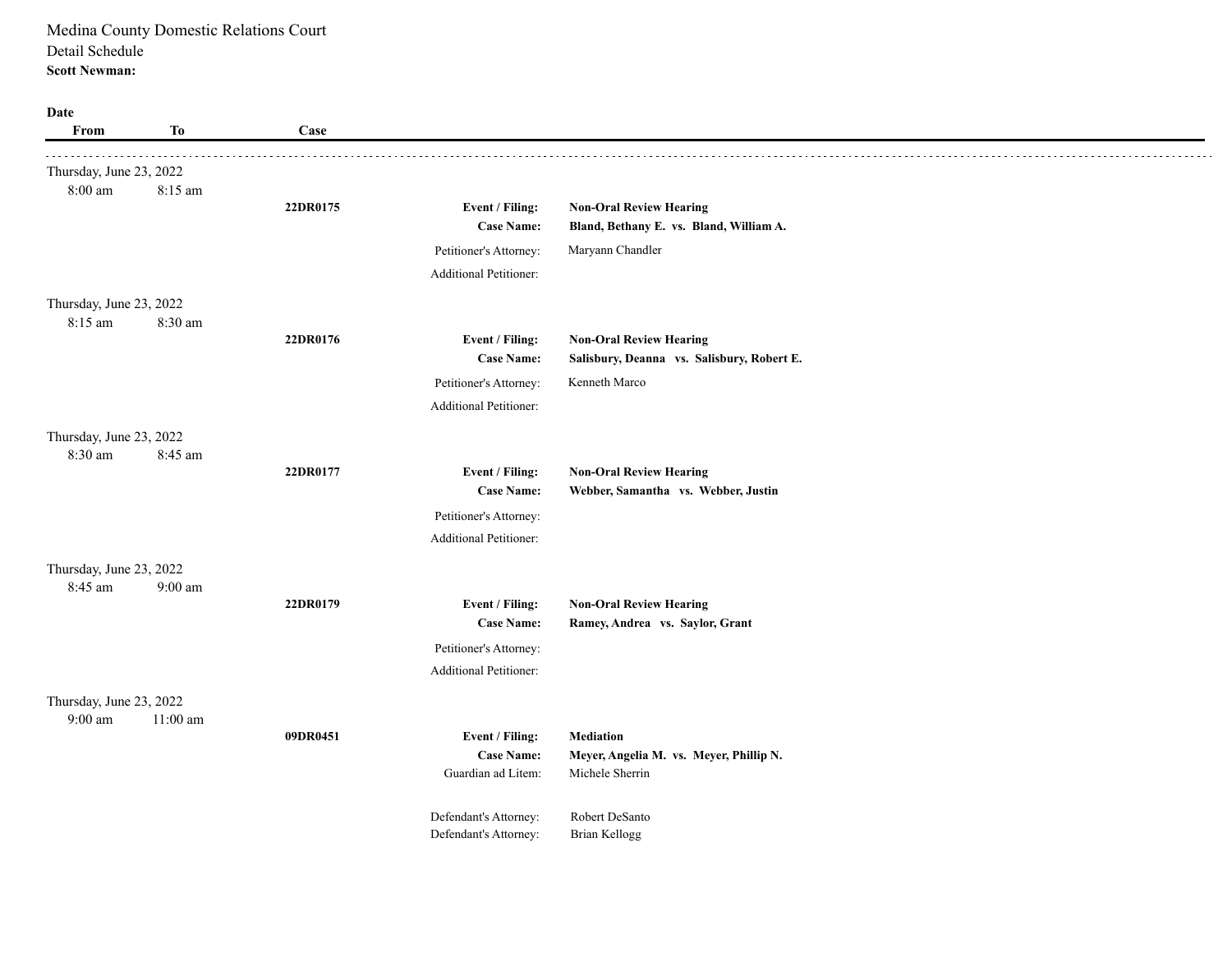| Date                    |           |          |                               |                                                |
|-------------------------|-----------|----------|-------------------------------|------------------------------------------------|
| From                    | Тo        | Case     |                               |                                                |
| Thursday, June 23, 2022 |           |          |                               |                                                |
| $11:00$ am              | 12:00 pm  |          |                               |                                                |
|                         |           | 13PA0276 | Event / Filing:               | Mediation                                      |
|                         |           |          | <b>Case Name:</b>             | Landrum, David J vs. Heilman, Jessica N        |
|                         |           |          | Plaintiff's Attorney:         |                                                |
|                         |           |          | Defendant's Attorney:         |                                                |
| Thursday, June 23, 2022 |           |          |                               |                                                |
| $1:00$ pm               | $2:00$ pm |          |                               |                                                |
|                         |           | 10PA0147 | Event / Filing:               | <b>Mediation</b>                               |
|                         |           |          | <b>Case Name:</b>             | Cubbal, Bradley V vs. Charek, Brittany R       |
|                         |           |          | Guardian ad Litem:            | Maryann Chandler                               |
|                         |           |          | Plaintiff's Attorney:         | Cameron Pedro                                  |
|                         |           |          | Defendant's Attorney:         | Andrea Burdell-Ware                            |
| Thursday, June 23, 2022 |           |          |                               |                                                |
| $2:00$ pm               | 3:00 pm   |          |                               |                                                |
|                         |           | 16DR0263 | Event / Filing:               | <b>Mediation</b>                               |
|                         |           |          | <b>Case Name:</b>             | Strojny, Anna J vs. Strojny, Andrew P          |
|                         |           |          | Plaintiff's Attorney:         | James Palmquist                                |
|                         |           |          | Defendant's Attorney:         | Paul Hertrick                                  |
|                         |           |          |                               |                                                |
| Friday, June 24, 2022   |           |          |                               |                                                |
| 8:00 am                 | 8:15 am   |          |                               |                                                |
|                         |           | 22DR0161 | Event / Filing:               | <b>Non-Oral Review Hearing</b>                 |
|                         |           |          | <b>Case Name:</b>             | Josefczyk, Jennifer M. vs. Josefczyk, James A. |
|                         |           |          | Petitioner's Attorney:        | James Palmquist                                |
|                         |           |          | <b>Additional Petitioner:</b> |                                                |
| Friday, June 24, 2022   |           |          |                               |                                                |
| 8:15 am                 | 8:30 am   |          |                               |                                                |
|                         |           | 22DR0143 | Event / Filing:               | <b>Non-Oral Review Hearing</b>                 |
|                         |           |          | <b>Case Name:</b>             | Leporati, Heather vs. Leporati, Michael        |
|                         |           |          | Petitioner's Attorney:        | Guenna Conte                                   |
|                         |           |          | <b>Additional Petitioner:</b> |                                                |
|                         |           |          |                               |                                                |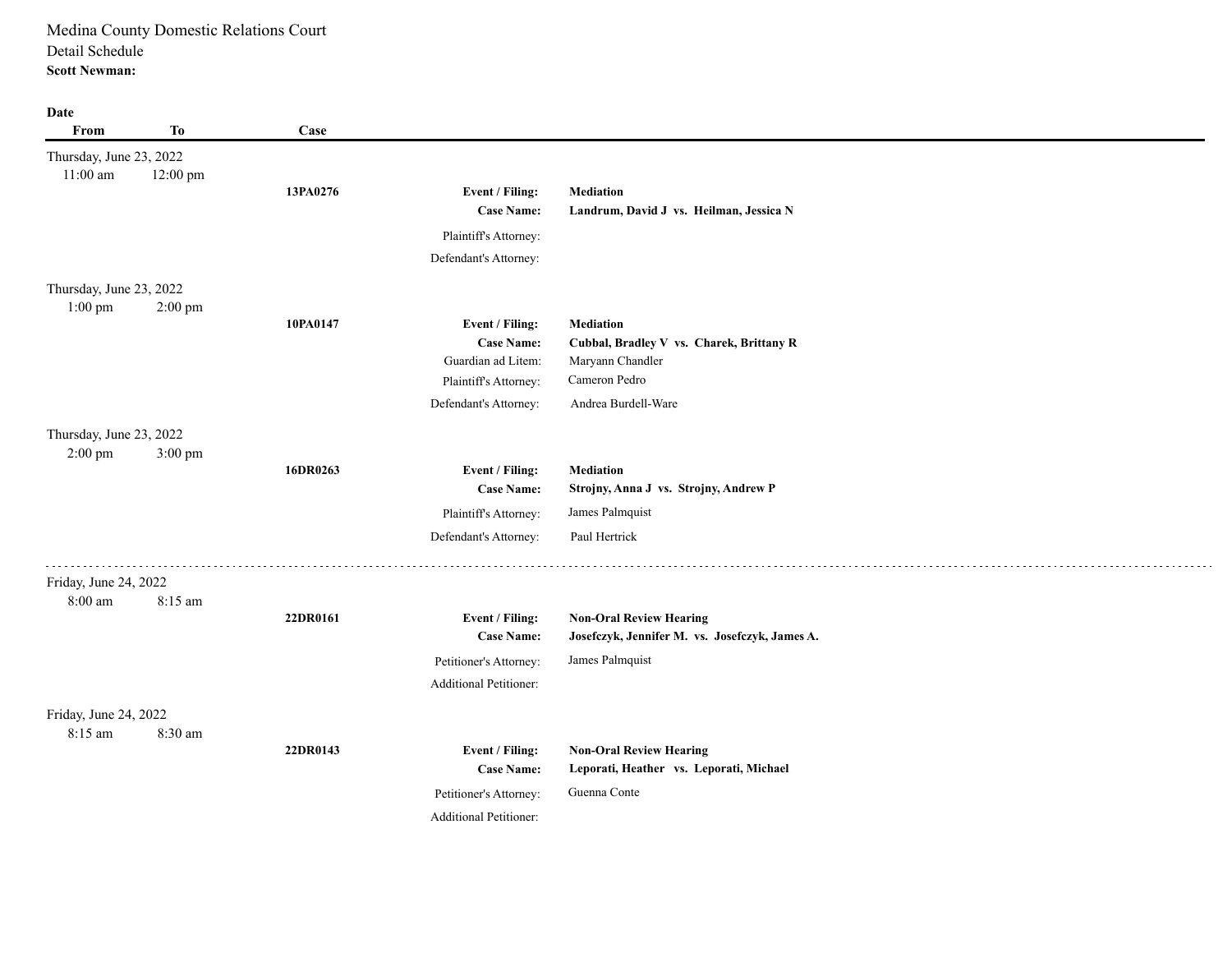| Date                               |            |          |                                         |                                                       |
|------------------------------------|------------|----------|-----------------------------------------|-------------------------------------------------------|
| From                               | <b>To</b>  | Case     |                                         |                                                       |
| Friday, June 24, 2022              |            |          |                                         |                                                       |
| 8:30 am                            | 8:45 am    |          |                                         |                                                       |
|                                    |            | 22DR0133 | Event / Filing:                         | <b>Non-Oral Review Hearing</b>                        |
|                                    |            |          | <b>Case Name:</b>                       | Norton, Jessie vs. Norton, Michelle M.                |
|                                    |            |          | Petitioner's Attorney:                  |                                                       |
|                                    |            |          | Additional Petitioner:                  |                                                       |
| Friday, June 24, 2022              |            |          |                                         |                                                       |
| 8:45 am                            | 8:50 am    |          |                                         |                                                       |
|                                    |            | 10PA0238 | Event / Filing:                         | <b>CSEA Administrative</b>                            |
|                                    |            |          | <b>Case Name:</b>                       | Wood, Stephanie D vs. Casto, Esker C                  |
|                                    |            |          | Plaintiff's Attorney:                   |                                                       |
|                                    |            |          | Defendant's Attorney:                   |                                                       |
| Friday, June 24, 2022              |            |          |                                         |                                                       |
| 8:50 am                            | 8:55 am    |          |                                         |                                                       |
|                                    |            | 17PA0114 | Event / Filing:                         | <b>CSEA Administrative</b>                            |
|                                    |            |          | <b>Case Name:</b><br>Guardian ad Litem: | Sandstrom, Brett vs. Evans, Brooke<br>Michelle Slimak |
|                                    |            |          | Plaintiff's Attorney:                   | Thomas Locascio                                       |
|                                    |            |          | Defendant's Attorney:                   | Renee Eubanks                                         |
|                                    |            |          |                                         |                                                       |
| Friday, June 24, 2022              |            |          |                                         |                                                       |
| 8:55 am                            | 9:00 am    | 17PA0065 | Event / Filing:                         | <b>CSEA Administrative</b>                            |
|                                    |            |          | <b>Case Name:</b>                       | Castillo, Frances C vs. Marco, Joshua M               |
|                                    |            |          | Plaintiff's Attorney:                   |                                                       |
|                                    |            |          | Defendant's Attorney:                   |                                                       |
|                                    |            |          |                                         |                                                       |
| Friday, June 24, 2022<br>$9:00$ am | $11:00$ am |          |                                         |                                                       |
|                                    |            | 21DR0217 | Event / Filing:                         | <b>Mediation</b>                                      |
|                                    |            |          | <b>Case Name:</b>                       | Samsa, Nichole vs. Samsa, Matt                        |
|                                    |            |          | Plaintiff's Attorney:                   |                                                       |
|                                    |            |          | Defendant's Attorney:                   |                                                       |
|                                    |            |          |                                         |                                                       |